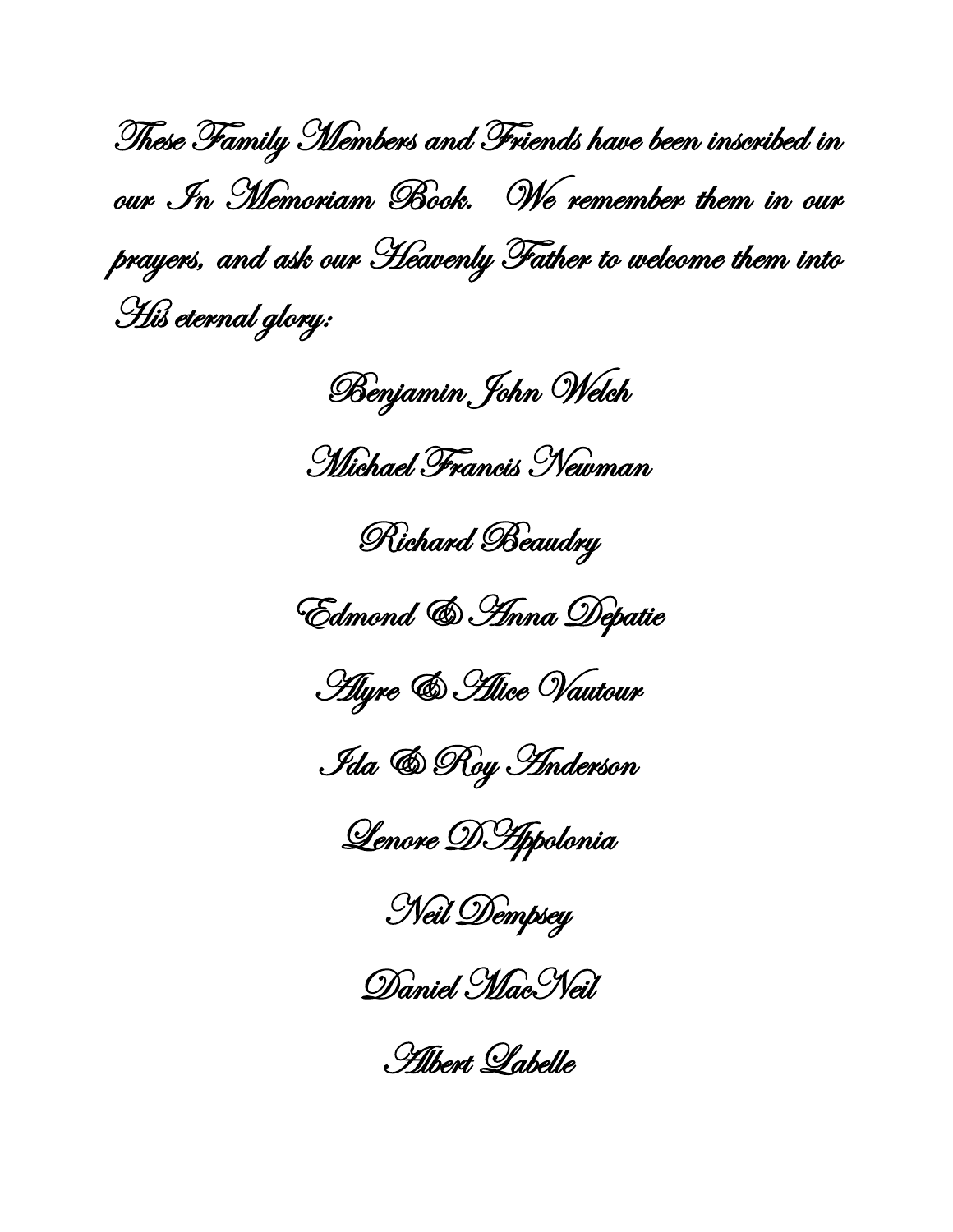Louis Hynes

Ronald Whitmore

Alfred, Albert & Dora Vautour

Grace, Duff, Rene, Fern & Donat Depatie

Val Mazzuca

Joan Mary Carmichael

Bruno Rebellato





Luc Armand Langis

Paul Welch

James & Catherine Welch

Richard & Thomas Sangelais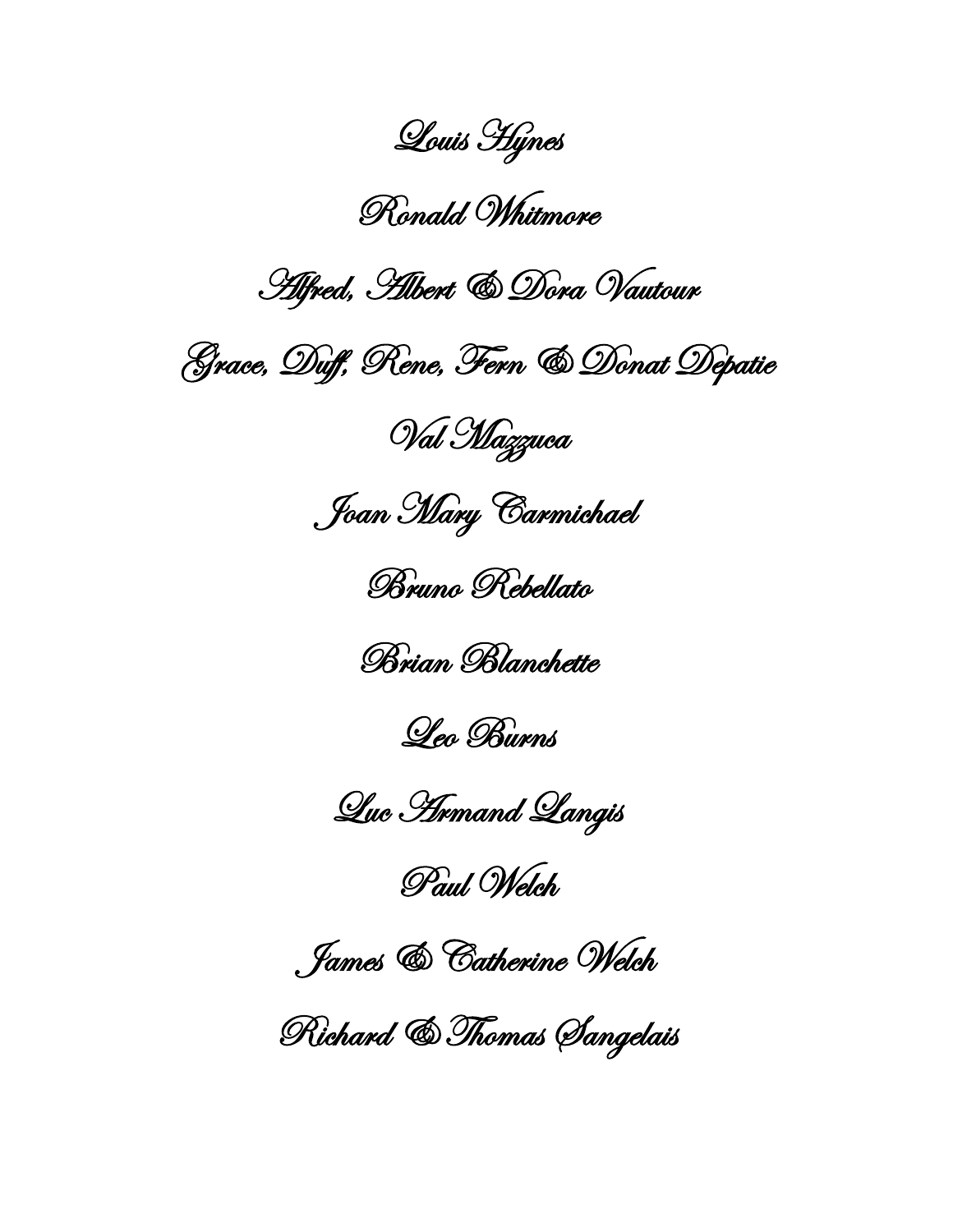Michael D, Skopyk Alfred, Rose, Joseph & Donald Ambeau Geraldine & Murray MacAdams Delphis Guitard John & Isabel MacIsaac William Gerald Welch John & Helen Lynch Peter Lynch Frederick William Myles Vincent S Dashnay **Betty Myles** The McCourt Family Joan & Brendon Purtill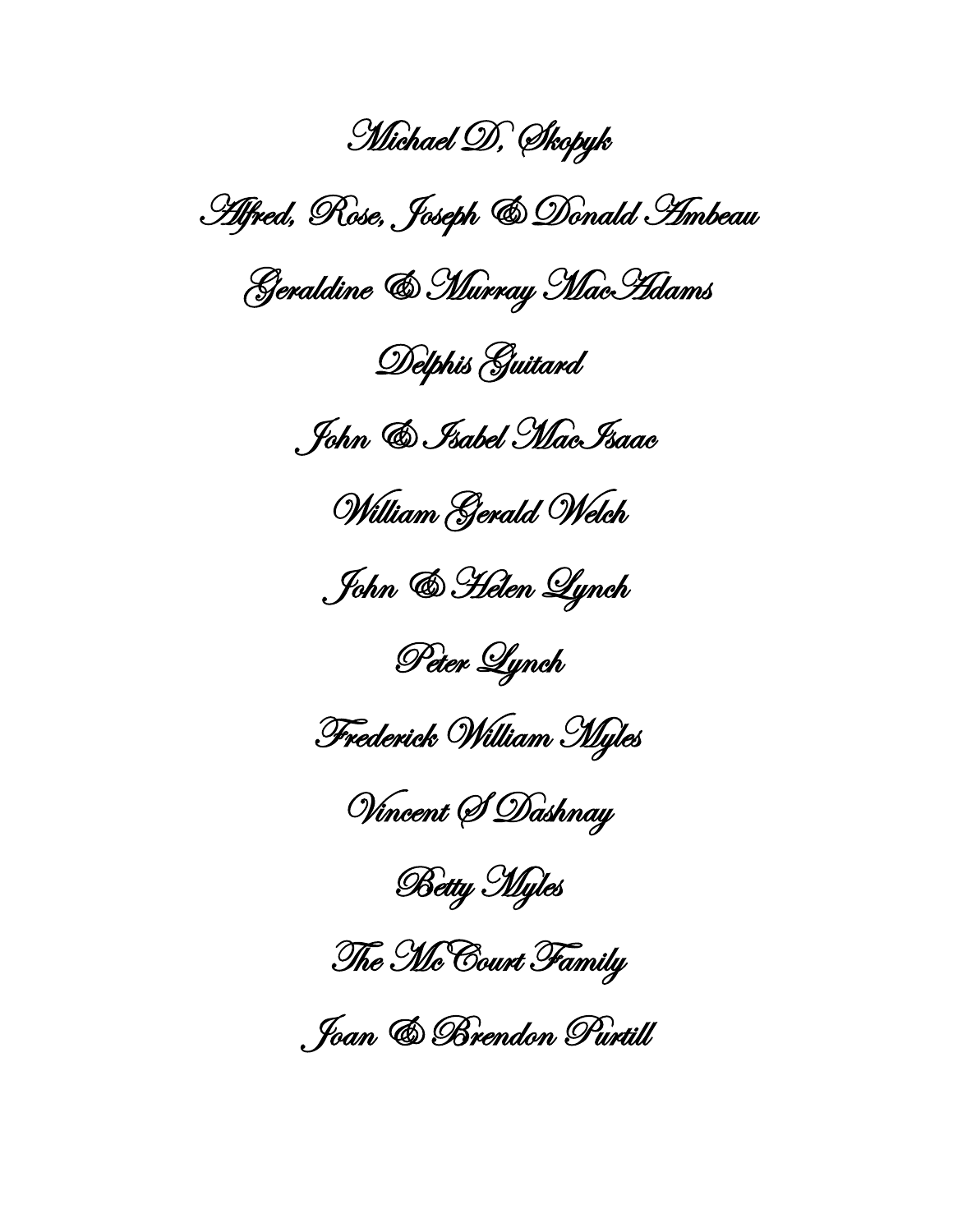Stella Birnie

## Walter Lesenke



Clare & Bob Hummel

Stan Martin

Thomas Hawes Sr.

Stella Demers



Gerald Williamson

Arthur Tremblay

Lawrence & Billy Shields

Francis Dashney

Peter D'Appolonia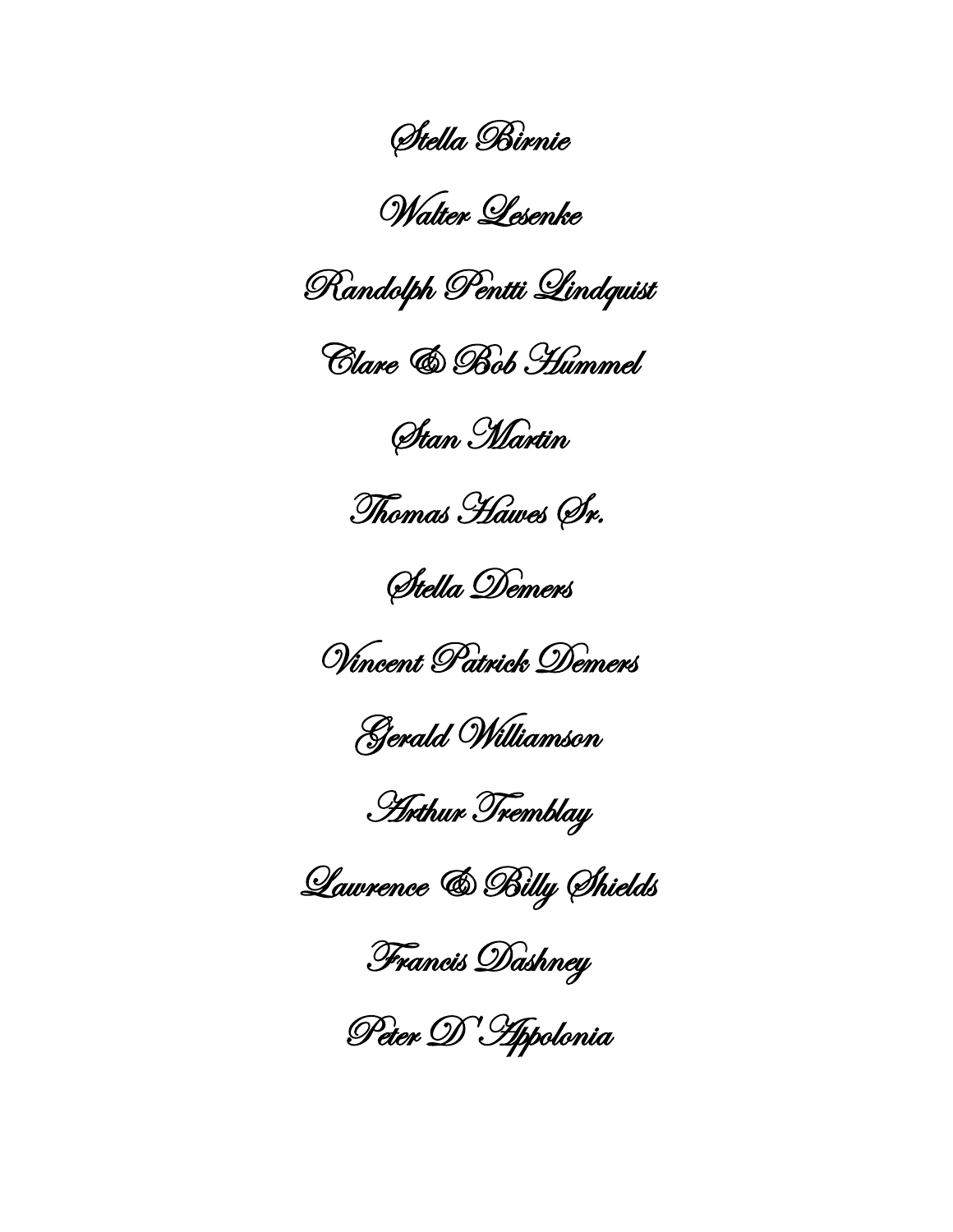Tony D'Appolonia Luigi & Tarcisia D'appolonia Ruth & John Burns Ida & Norman Jones Fanny Michelutti Ryszard Werner Brian James Way Bill & Velma Radey Jimmie & Blanche MacLellan Bill & Irene Williams Doran & Opal Melanson Royal Martin Austin McGaughey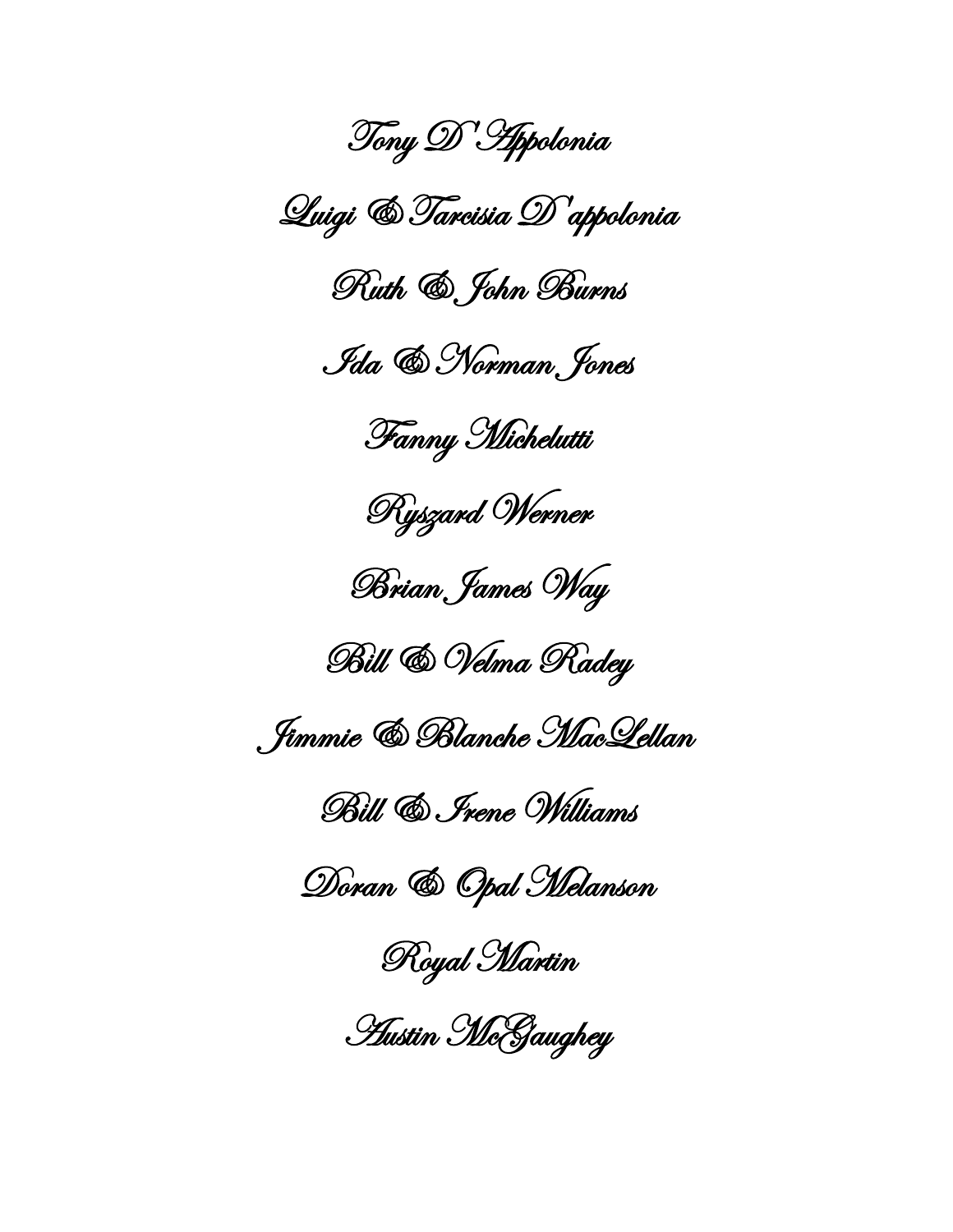Cécile & Dollard Pelletier

André Nadon

Lawrence Shields

Billy Shields

Cristinia Lourenço

Teresa Morrison

Harold & Jeremy Kinnear

Patricia McPhail Sullivan

Paul Wasyliw

Calvin Lohnes

Emerson Simpson

Stephen Leblanc

Jan - John - Skibinski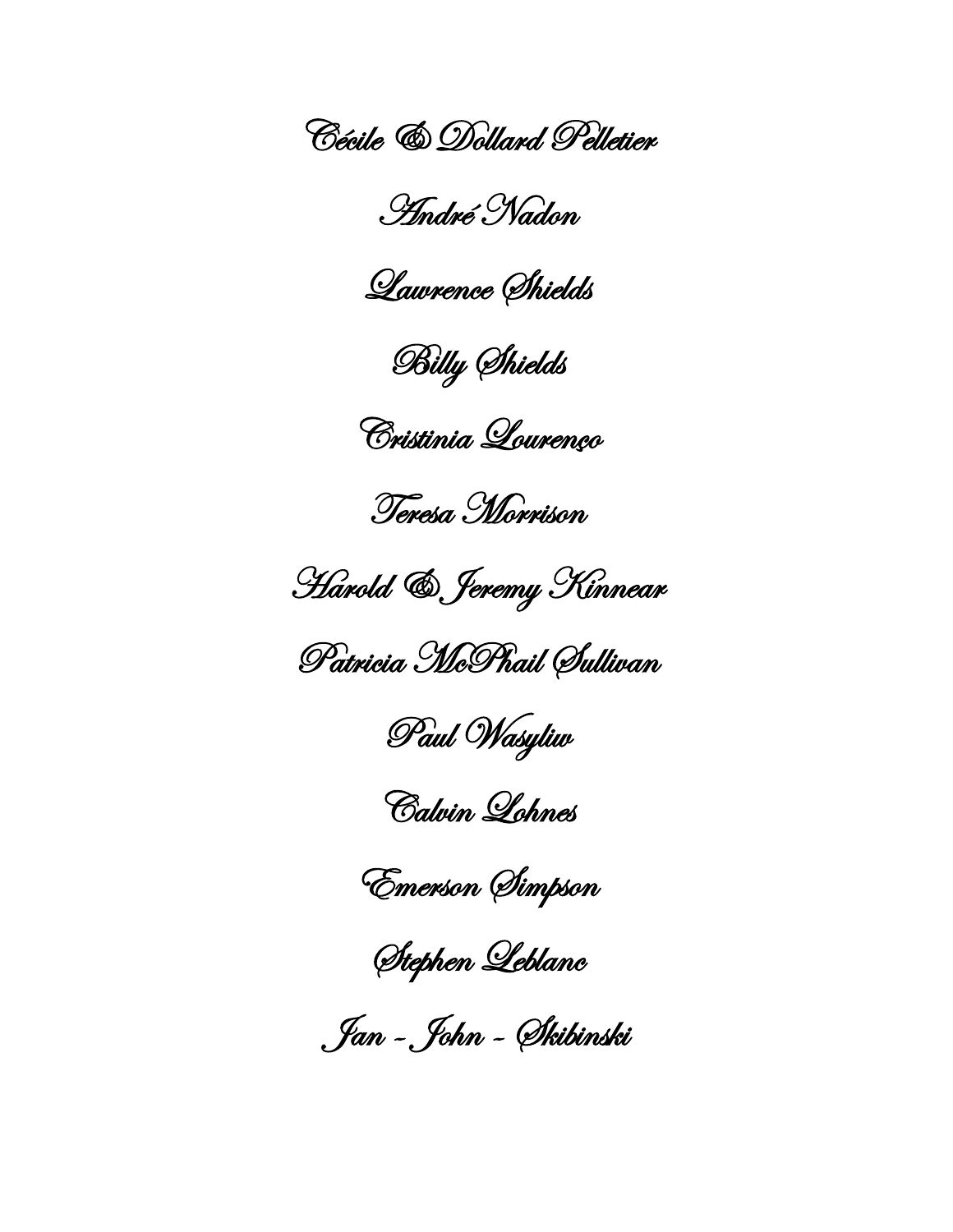Theresa Johnston

Michael Fleming

Maria Philip & Sornam

Michel (Mickey) Rainville

Germaine Rainville Guillemette

Roland Guillemette

Berthold Rainville

Norm Rainville



Francois (Frank) Roy

Annette Roy

Adrien Dupuis& Gilberte Dupuis (née Tremblay)

Denise Blais (Dupuis)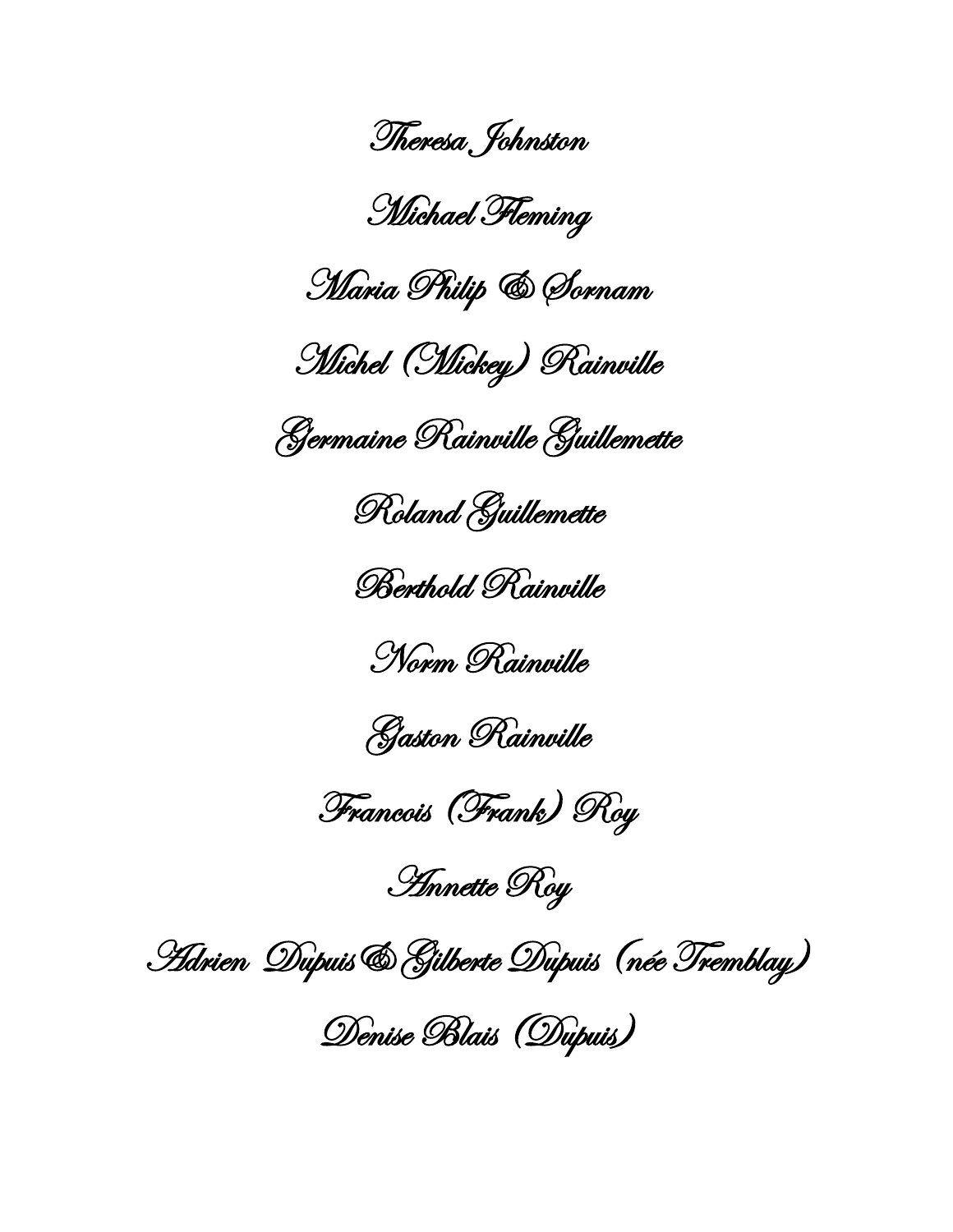Ronald (Ron) Dupuis Helen (Mercer) Dupuis Roger Lemieux Robert (Rob) C. Rainville Omer & Jacqueline Herard Robert Herard Thomas "Earl" Sharkey Rene & Rita Labelle Alice Remillard Theresa Van Alphen Carl Van Alphen Délorèse McGaughey Margaret Lohnes

Oliver Barriault